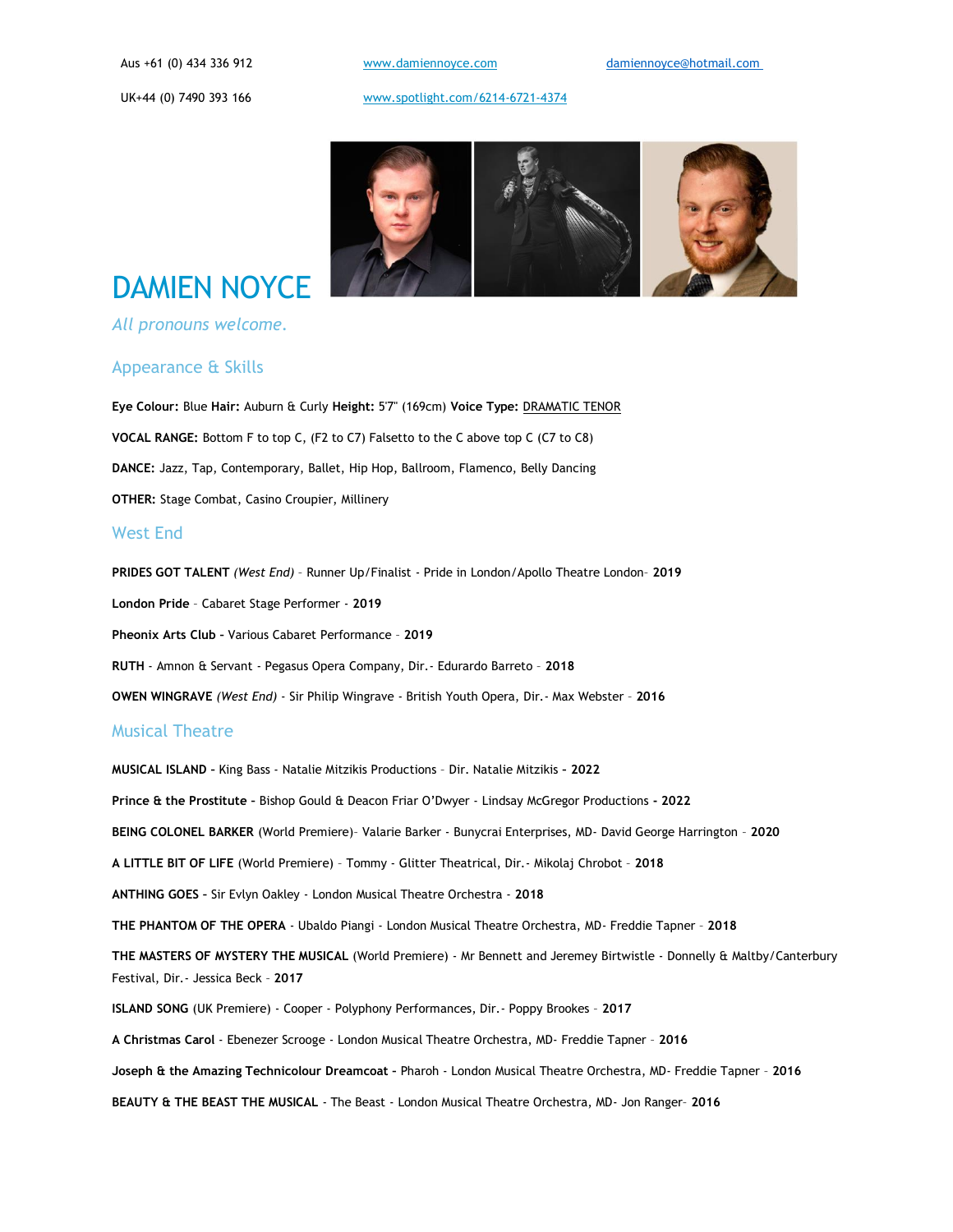Aus +61 (0) 434 336 912 UK+44 (0) 7490 393 166

[www.damiennoyce.com](http://www.damiennoyce.com/) 

[www.spotlight.com/6214-6721-4374](https://www.spotlight.com/6214-6721-4374)

#### Pantomime & Children's Theatre

**COLOUR BURST NYE SPECTACULAR** - Ka-Bluey the Blue Firework (Lead) - The Kazoos/City of Sydney – **2018 ALADDIN** (Pantomime) - The Emperor of China - Paul Holman Associates, Dir.- Michael Howcroft - **2017 THE ENCHANTED GARDEN** - Happy the Rainbow Bumble Bee - The Kazoos/City of Sydney – **2016**

## Opera & Classical

**WAGNER SOCIETY NSW CONCERT –** Tenor Soloist – Wagner Society NSW **- 2022 HANDEL'S MESSIAH** - Tenor Soloist - River City Voices & *Sydney Philharmonia*, MD- Sarah Penicka-Smith – **2019 CLEOPATRA** – Chorus - Morgan Pochin Music and *the Royal Albert Hall* – Dir.- Thomas Guthrie and James Morgan – **2019 COSI FAN TUTTE** – Ferrando – Swansea City Opera – **2019 DIE FLEDERMAUS** – Alfred - Wilton's Music Hall, Dir.- John Wilkie – **2018 THE ARCADIANS** - Astrophel, Damoetas & Tenor Ensemble - Opera Della Luna, Dir.- Jeff Clark – **2018 il barbiere di Siviglia –** Chorus - Swansea City Opera – **2018 LUCIA DI LAMMERMOOR** – Normanno - Fulham Opera, Dir.- Jim Manganello – **2017 The Philharmonia Choir –** Chorus – Rheingau Festival Tour Germany – **2017 LA TRAVIATA** - Alfredo Germont - Duchy Opera and Minack Theatre, Dir. - Richard Jackson – **2017 The Philharmonia Choir –** Chorus – Opera Gala & Germany Tour – **2018 COSI FAN TUTTE –** Chorus – Bury Court Opera, Dir. - Daisy Evans – **2017 MOZART AND SALIERI** – Mozart - Time Zone Theatre, Dir.- Pamela Schermann – **2016 George and the Dragon –** Saint George - Dunottar Choral Society – **2016 Madama Butterfly –** Chorus – Bury Court Opera, Dir. - Julia Burbach – **2016 La Travita** – Alferdo Germont – Shhh Productions – **2015 HANDEL'S MESSIAH** - Tenor Soloist - Macquarie University Singers – MD – Sarah Penicka-Smith - **2015 Brundibar –** Pepicek – Opera Prometheus – MD – Sarah Penicka-Smith – **2014 The Consul –** Nikka Magadoff the Magician – Opera Studio Melbourne – **2014** Cabaret & Corporate **Cantabile Music/Natalie Claire –** Singing Waiter & Christmas Caroler – **2012, 2013 & 2021**

**Harlow Pride** – Cabaret Performer - **2020 Archer Street Soho (SM & SJP LTD)** - Singing Waiter – **2019 to 2020 Kinky Kabaret London** – Singer – **2019 Kathleen Linton-Ford Singers** – Singing Waiter – **2018 to 2020 Singers Secreto** – Singing Waiter – **2019 & 2020**